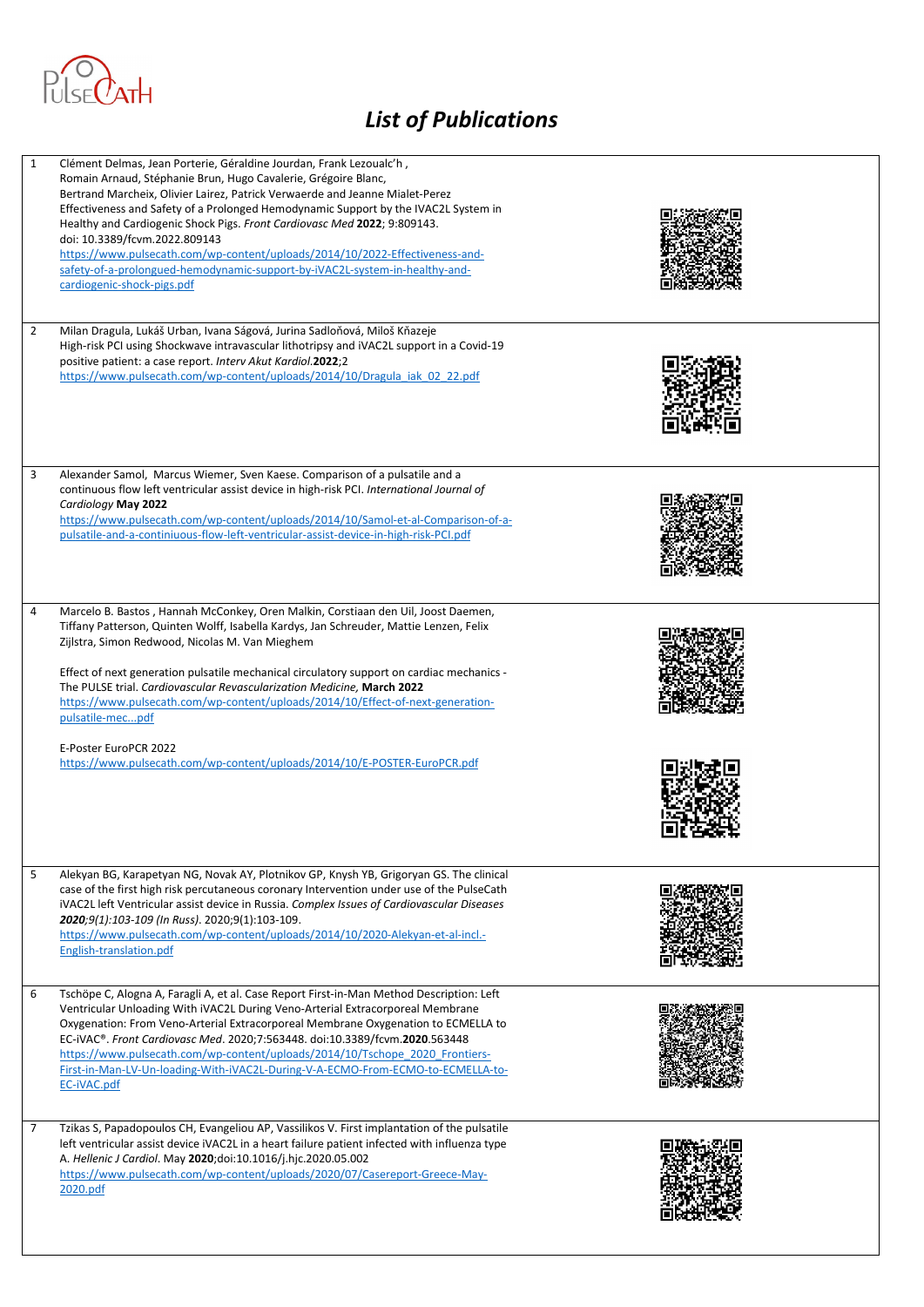

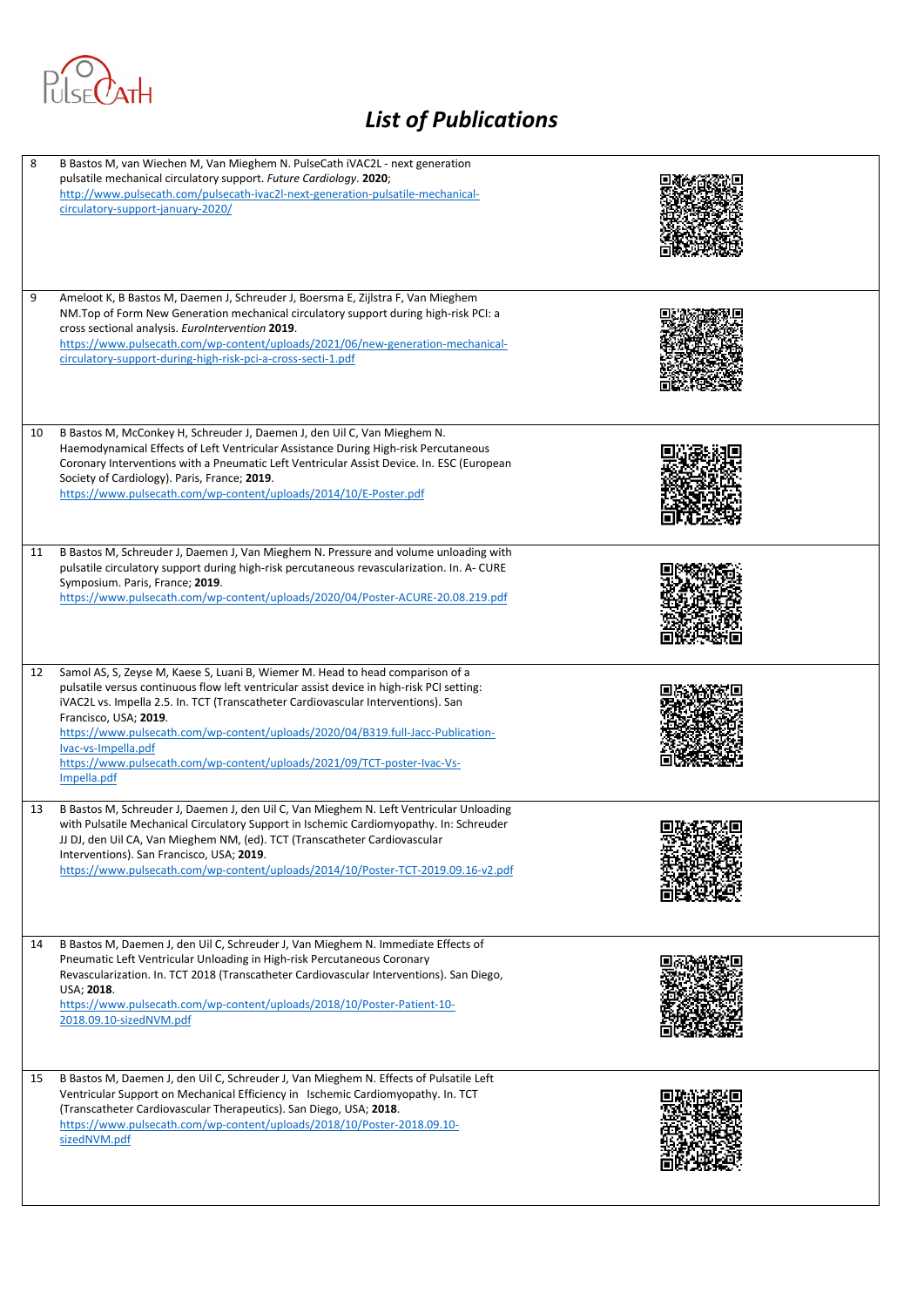

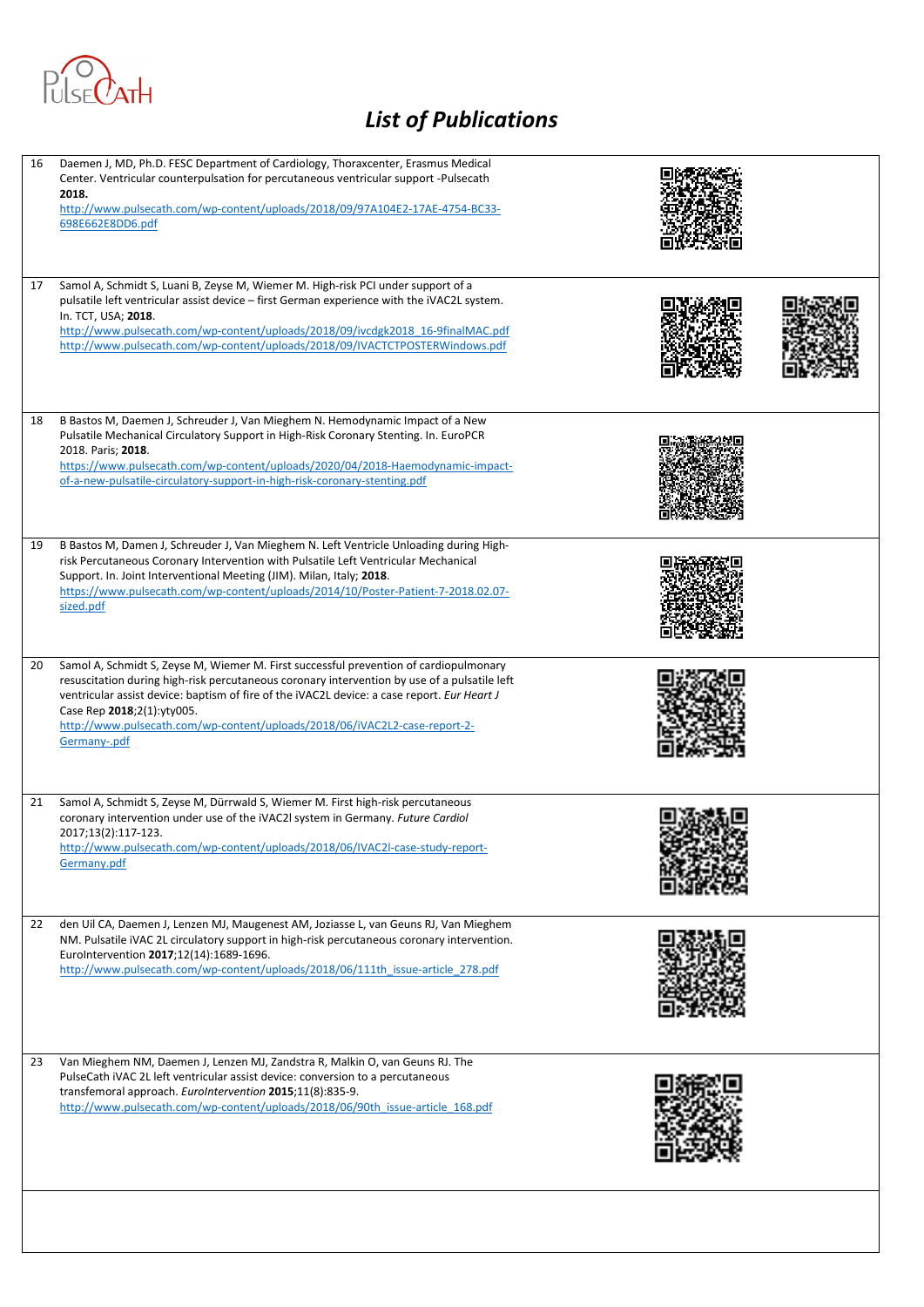

| 24 | De Lazzari C, Genuini I, Quatember B, Fedele F. Mechanical ventilation and thoracic<br>artificial lung assistance during mechanical circulatory support with PUCA pump: in silico<br>study. Comput Methods Programs Biomed 2014;113(2):642-54.<br>https://www.pulsecath.com/wp-content/uploads/2014/10/2013-IN-SILICO-Mechanical-<br>ventilation-and-thoracic-artificial-lungassistance-during-mechanical-circulatory-<br>supportwith-PUCA-pump-In-silico-study.pdf |  |
|----|---------------------------------------------------------------------------------------------------------------------------------------------------------------------------------------------------------------------------------------------------------------------------------------------------------------------------------------------------------------------------------------------------------------------------------------------------------------------|--|
| 25 | Anastasiadis K, Chalvatzoulis O, Antonitsis P, Tossios P, Papakonstantinou C. Left<br>ventricular decompression during peripheral extracorporeal membrane oxygenation<br>support with the use of the novel iVAC pulsatile paracorporeal assist device. Ann Thorac<br>Surg 2011;92(6):2257-9.<br>http://www.pulsecath.com/wp-content/uploads/2014/10/ATSGreece-13.pdf                                                                                                |  |
| 26 | Anastasiadis K, Antonitsis P, Chalvatzoulis O Papakonstantinou C. Use of a novel short-<br>term mechanical circulatory support device for cardiac recovery. J. Heart Lung Transplant.<br>2011;30:732-733.<br>http://www.pulsecath.com/wp-content/uploads/2014/10/JHLTGreece.pdf                                                                                                                                                                                     |  |
| 27 | Arrigoni SC, Kuijpers M, Mecozzi G, Mariani MA. PulseCath(R) as a right ventricular assist<br>device. Interact Cardiovasc Thorac Surg 2011;12(6):891-4<br>https://www.pulsecath.com/wp-content/uploads/2014/10/PulseCath-as-a-right-<br>ventricular-assist-device.pdf                                                                                                                                                                                               |  |
| 28 | Fresiello L, Gu YJ, Ferrari G, Di Molfetta A, Rakhorst G. PUCA pump and IABP comparison:<br>analysis of hemodynamic and energetic effects using a digital computer model of the<br>circulation. Int J Artif Organs 2011;34(5):442-55.<br>https://www.pulsecath.com/wp-content/uploads/2014/10/2011-IN-SILICO-PUCA-pump-<br>and-IABP-comparison-analysis-of-hemodynamic-and-energetic-effects-using-a-digital-<br>computer-model-of-the-circulation.pdf              |  |
| 29 | Niclauss L, Segesser LK. PulseCath iVAC 3LTM hemodynamic performance for simple<br>assisted flow. Interact Cardiovasc Thorac Surg 2011;12(6):912-3.<br>https://www.pulsecath.com/wp-content/uploads/2014/10/Niclauss-PulseCath-iVAC-3L-<br>Thorac-surg-201.pdf                                                                                                                                                                                                      |  |
| 30 | Amico A, Brigiani MS, Vallabini A, Ferrante B, Marzovillo A, Loizzi D, Carbone C. PulseCath,<br>a new short-term ventricular assist device: our experience in off-pump coronary artery<br>bypass graft surgery. J Cardiovasc Med (Hagerstown) 2008;9(4):423-6.<br>https://www.pulsecath.com/wp-content/uploads/2014/10/01244665.pdf                                                                                                                                 |  |
| 31 | Mariani MA, Diephuis JC, Kuipers MJ, Gianoli M, Grandjean JG. Off-pump coronary artery<br>bypass graft surgery with a pulsatile catheter pump for left ventricular dysfunction. Ann<br>Thorac Surg 2007;84(2):690-2.<br>https://www.pulsecath.com/wp-<br>content/uploads/2014/10/OffPumpCoronaryArteryBypassGraft.pdf                                                                                                                                               |  |